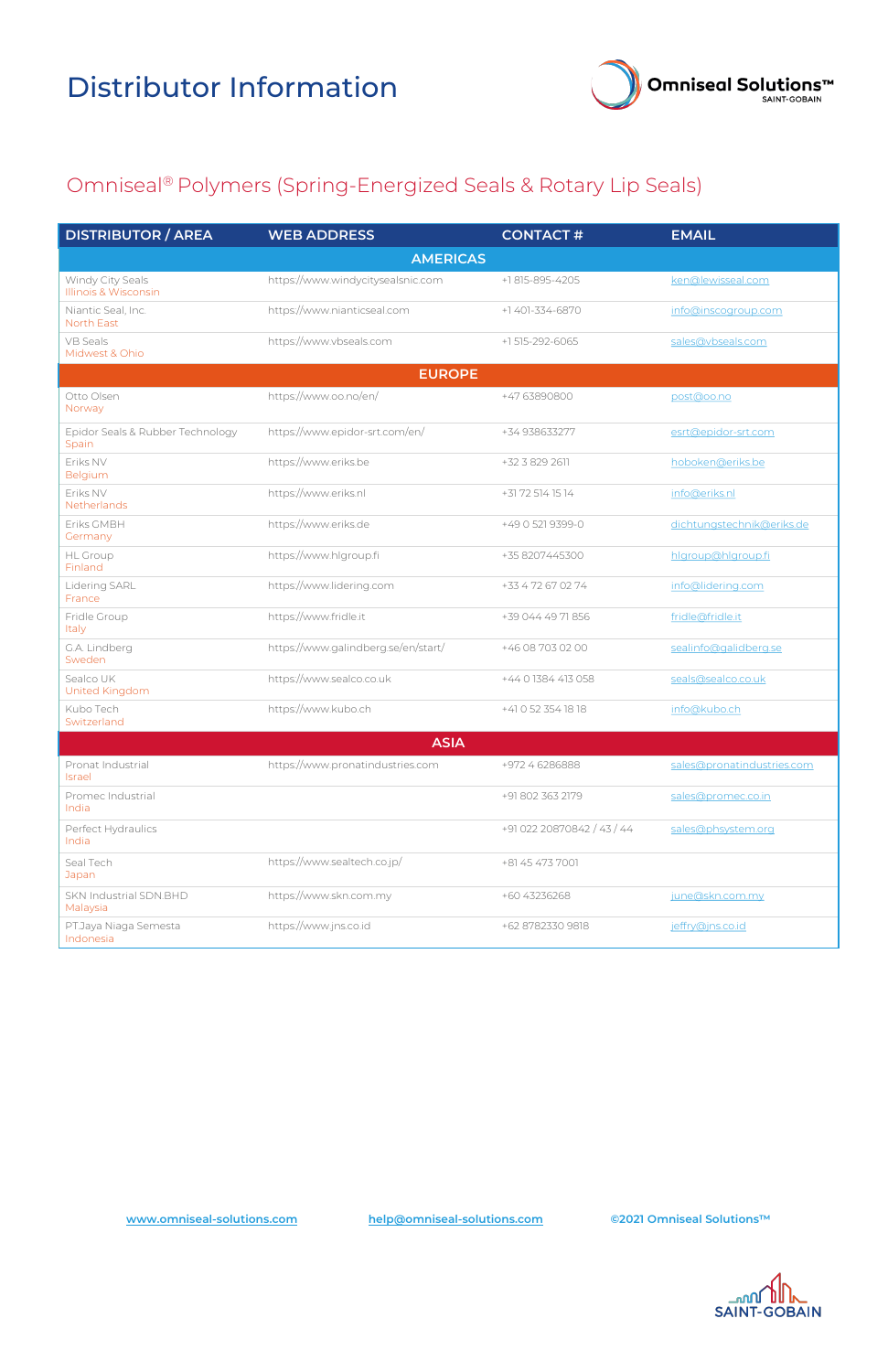



## Distributor Information

| <b>DISTRIBUTOR / AREA</b>                | <b>WEB ADDRESS</b>                  | <b>CONTACT#</b>     | <b>EMAIL</b>           |  |
|------------------------------------------|-------------------------------------|---------------------|------------------------|--|
| <b>AMERICAS</b>                          |                                     |                     |                        |  |
| Niantic Seal, Inc.<br><b>North East</b>  | https://www.nianticseal.com         | +1 401-334-6870     | info@inscogroup.com    |  |
| <b>VB</b> Seals<br>Midwest & Ohio        | https://www.vbseals.com             | +1 515-292-6065     | sales@vbseals.com      |  |
| Windy City Seals<br>Illinois & Wisconsin | https://www.windycitysealsinc.com   | +1815-895-4205      | ken@lewisseal.com      |  |
| <b>EUROPE</b>                            |                                     |                     |                        |  |
| G.A. Lindberg<br>Sweden                  | https://www.galindberg.se/en/start/ | +46 08703 02 00     | sealinfo@galindberg.se |  |
| Eriks BV<br>Netherlands                  | https://www.eriks.nl                | +31 72 514 15 14    | info@eriks.nl          |  |
| Otto Olsen<br>Norway                     | https://www.oo.no/en/               | +47 63 89 08 00     | post@oo.no             |  |
| <b>HL</b> Group<br>Finland               | https://www.hlgroup.fi              | +35 8207445300      | hlgroup@hlgroup.fi     |  |
| Sealco UK<br>United Kingdom              | https://www.sealco.co.uk            | +44 0 1384 413 058  | sales@sealco.co.uk     |  |
| Kubo Tech UK<br>Switzerland              | https://www.kubo.ch                 | $+41$ O 52 354 1818 | info@kubo.ch           |  |

### Omniseal® Metals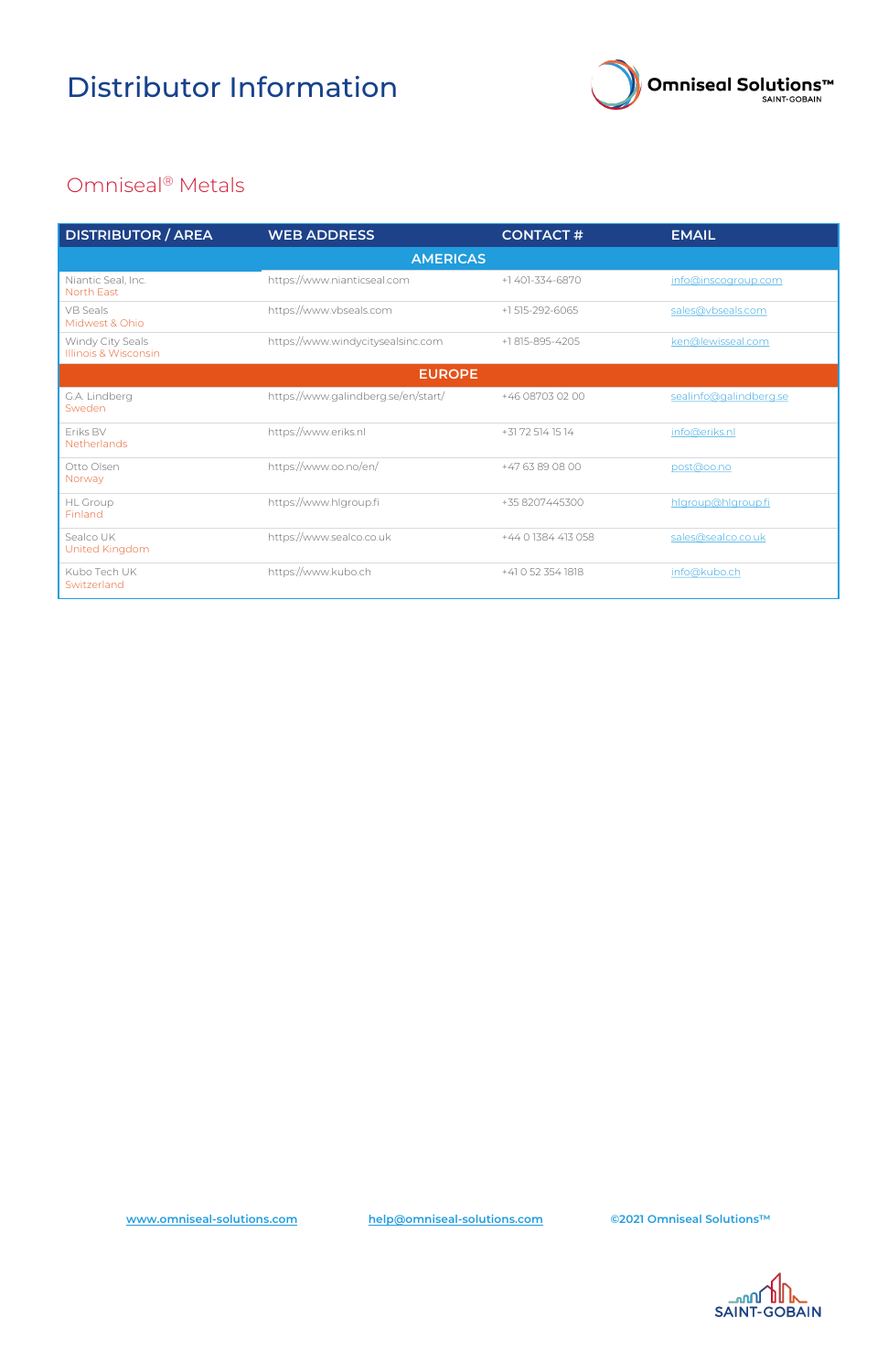



# Distributor Information

| <b>DISTRIBUTOR / AREA</b>                              | <b>WEB ADDRESS</b>                  | <b>CONTACT#</b>    | <b>EMAIL</b>               |
|--------------------------------------------------------|-------------------------------------|--------------------|----------------------------|
| <b>AMERICAS</b>                                        |                                     |                    |                            |
| <b>TriStar Plastics Corporation</b><br><b>National</b> | https://www.tstar.com               | +1800-874-7827     | dmello@tstar.com           |
| <b>EUROPE</b>                                          |                                     |                    |                            |
| G.A. Lindberg<br>Sweden                                | https://www.galindberg.se/en/start/ | +46 08 703 02 00   | sealinfo@galindberg.se     |
| PTFE Competence Center GMBH<br>Germany                 | https://www.ptfe-cc.de              | +49 0 352 235 2300 | info@ptfe-cc.de            |
| Elder engineering Ltd.<br>United Kingdom               | https://www.elderengineering.co.uk  | +44 0 1707 325 51  | sales@elderengineering.com |
| <b>ASIA</b>                                            |                                     |                    |                            |
| PT.Jaya Niaga Semesta<br>Indonesia                     | https://www.jns.co.id               | +62 878 2330 9818  | jeffry@jns.co.id           |
| SKN Industrial SDN.BHD<br>Malaysia                     | https://www.skn.com.my              | +60 43236268       | june@skn.com.my            |
| Multidimensions<br>India                               | https://www.multidimensions.co.in/  | +91 93231 30118    | ravi@multidimensions.com   |
| Promec Industrial<br>India                             |                                     | +91 802 363 2179   | sales@promec.co.in         |

### Rulon® Fluoropolymers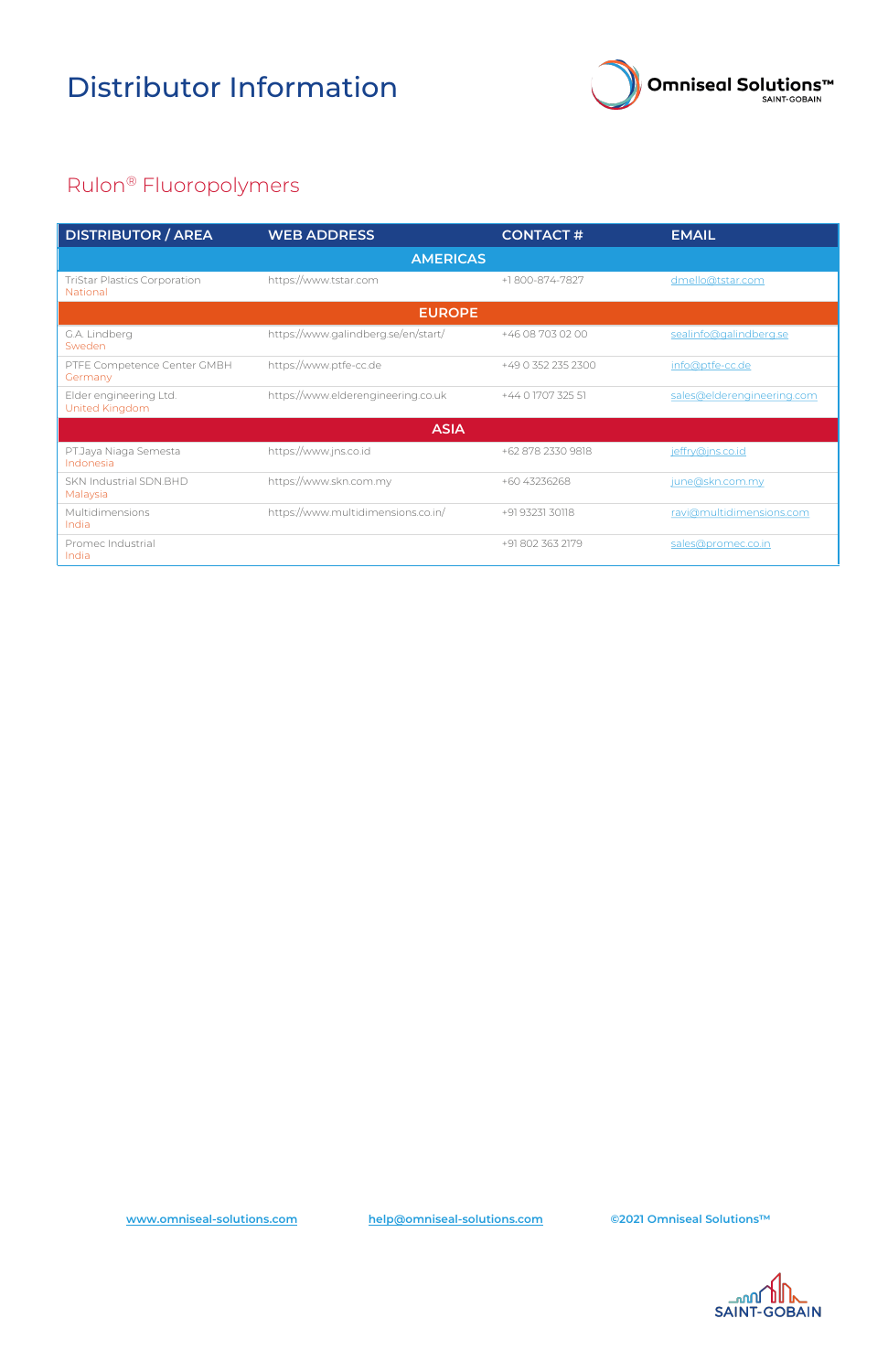



# Distributor Information

| <b>DISTRIBUTOR / AREA</b>                | <b>WEB ADDRESS</b>                           | <b>CONTACT#</b>     | <b>EMAIL</b>               |  |
|------------------------------------------|----------------------------------------------|---------------------|----------------------------|--|
|                                          | <b>AMERICAS</b>                              |                     |                            |  |
| <b>Professional Plastics</b><br>National | https://www.professionalplastics.com         | +1800-878-0755      | sales@proplas.com          |  |
|                                          | <b>EUROPE</b>                                |                     |                            |  |
| <b>BIEGLO</b><br>Germany                 | https://www.bieglo.com                       | +49 160 96 94 08 27 | info@biegio.com            |  |
| <b>ATO SRL</b><br>Italy                  | https://www.atoitalia.com/pages/products.php | +39 022 70 80 822   | ato@ato.it                 |  |
| Elder Engineering Ltd.<br>United Kingdom | https://www.elderengineering.co.uk           | +44 0 1707 325 51   | sales@elderengineering.com |  |
|                                          | <b>ASIA</b>                                  |                     |                            |  |
| Yasojima<br>Japan                        | https://www.yasojima.co.jp/                  | +81 120 804 037     |                            |  |
| Multidimensions<br>India                 | https://www.multidimensions.co.in/           | +91 93231 30118     | ravi@multidimensions.com   |  |
| Promec Industrial<br>India               |                                              | +91 802 363 2179    | sales@promec.co.in         |  |
| SKN Industrial SDN.BHD<br>Malaysia       | https://www.skn.com.my                       | +60 43236268        | june@skn.com.my            |  |
| PT.Jaya Niaga Semesta<br>Indonesia       | https://www.jns.co.id                        | +62 8782330 9818    | jeffry@jns.co.id           |  |

### Meldin® Polyimides